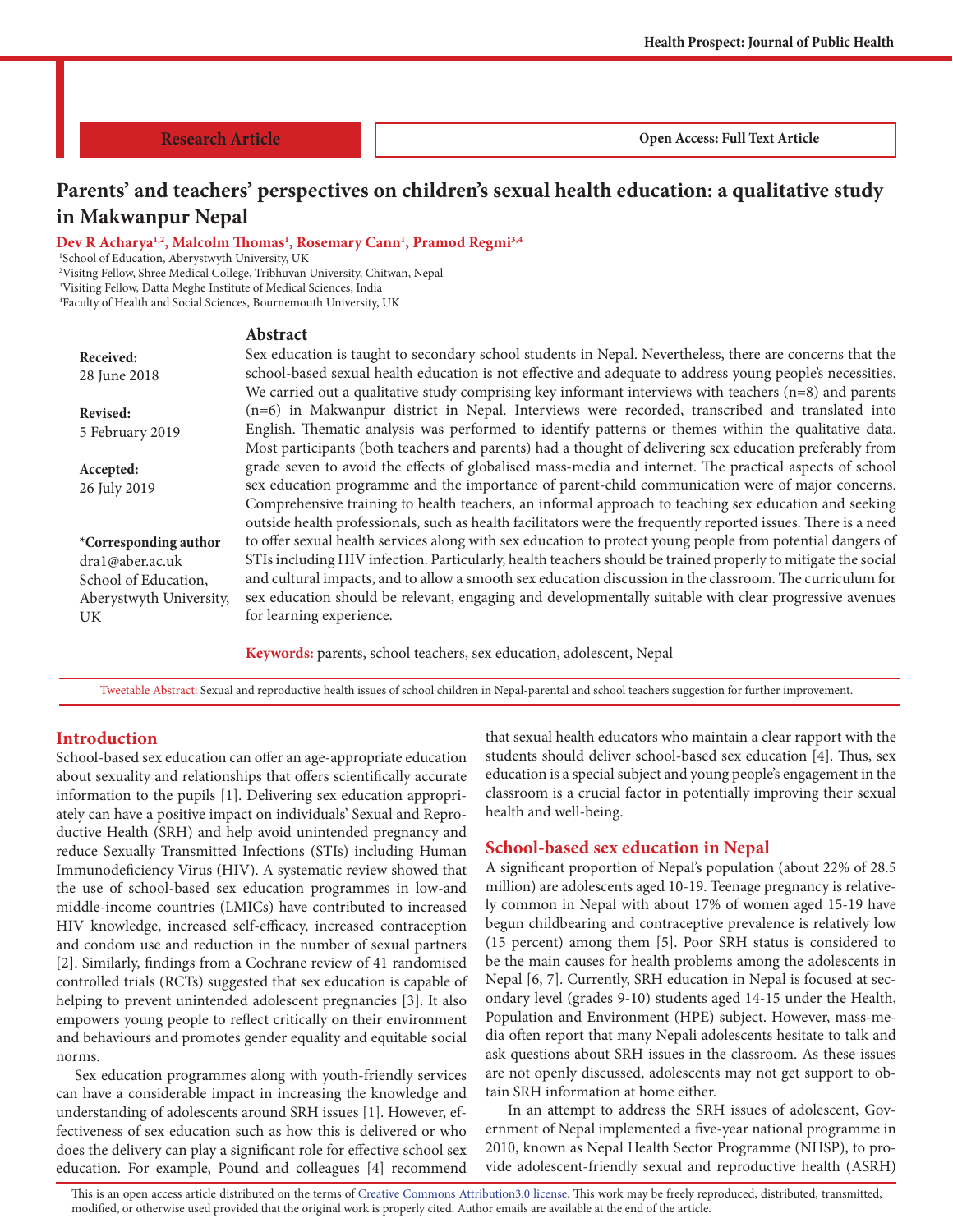# **Acharya et al. (2019) Research Article**

services [8]. The programme was propelled in the period of the Millennium Development Goals; however, it is in the essence of the Sustainable Development Goals (SDGs) 2030 to emphasise the universal access to health care to everyone[9]. The Nepal Health Sector Programme (NHSP) is accompanied by a comprehensive sexuality education programme in schools as part of the national curriculum which was initiated amid 2002 and 2006. A mid-term evaluation of National Adolescent Sexual and Reproductive Health however suggests that there should be more coordination between the ASRH programme and school sex education programme to meet the demand for ASRH services among adolescents [10].

 The design and structure of the current school sex education curriculum, which was updated in 2011, is considered to be inconsistent and ineffective in promoting sexual health at the adolescent age [11]. The curriculum approach is the delivery of sex education as biological facts which are still embedded within a didactic context. There is a lack of comprehensive information on SRH including sexual behaviours, relationships, social issues, and life skills [12]. Consequently, sex education appears in a disjointed manner across many subjects e.g. lack of quality, not implemented uniformly, minimal teacher training, lack of effective implementation etc. Many other important issues, such as sexual harassment, gender inequality, and stigma and discrimination are not given a proper place in the curricula in the practical term as highlighted by a previous report [13].

 Limited studies in Nepal have shown that the prevalence of multiple sexual partners and high-risk sexual behaviours among adolescents is high along with the number of STIs and unwanted pregnancies [14, 15]. However, in South Asia, it is common for parents to perceive that adolescents and unmarried individuals are hardly involved in sexual relationships [16]. The proportion of unmarried young women and men has increased over the past decade in Nepal. They have now more opportunities to spend time in intimate (sexual) relationships before marriage [6]. They may be more vulnerable to unsafe sexual practices if no effective sex education programmes are designed, developed and implemented. Tamang and colleagues [17] found that a majority (54%) of sexually active youth aged 15-24 years had not used contraception at the time of their first sexual intercourse. The low level of contraceptive use among young people could be related to cultural barriers, unemployment, lack of proper knowledge and skills, and inaccessibility, as reported previously [8, 6].

 Sex education in Nepal overlooks issues such as feelings and relationships and focuses primarily on easily taught factual and biological issues [7]. According to the World Health Organisation, sex education should be named as 'Sexuality and Relationships Education' that emphasises on rights, health, equality and equity of the young people [18]. The sex education curriculum should be practical, interesting and developmentally suitable with clear progressive avenues for learning experience. In this paper, we discuss findings of a qualitative study which explored: a) Nepali parents' and teachers' perceptions of school-based sexual health education; and, b) how different parents and teachers consider and understand why they have certain views.

**Methods and materials**

During May-June 2012, we conducted this qualitative study [19] in

central Nepal, namely Makwanpur district. A total of 14 interviews (six with parents and eight with health subject teacher) were carried out at four government secondary schools. Most of the participants were male (n=11). The inclusion criteria for parents (with no age limit) were that they should have at least one child studying in the participating school. The school teachers were the head teachers who were familiar with the sex education curricula or health subject teachers who had been teaching sex education for at least two years from those participating schools. We coordinated with school and district education authority prior inviting participants.

 Considering the research question, we used a topic guide to facilitate the interviews with teachers and parents [20].The interview guidelines were pretested to check for appropriateness and comprehensibility of language used and coherence of information (e.g. training to school teachers, parental involvement, issues about sex education programmes, attitude towards sex education, school policy, partnership etc.) All the interviews were conducted in Nepali by the main researcher in a comfortable environment, i.e. peaceful and closed room to assure clarity and confidentiality.

 All the interviews were audio recorded with participants' permission [21] and lasted for about 1.5 hours in average. Non-verbal communications were also note taken. We collected the data up to the saturation point. We transcribed the recording [22]and translated them into English. Each transcript had a covering note describing the setting, how the session was developed, any errors or differences to other interviews, particular incidents, the environment and the issues recognised in the interview [23]. A careful consideration was taken to ensure the consistency of coding such as reading through the initial notes, reading data repeatedly, reviewing codes, and making sure that it was as inventive and imaginative as possible [24]. We performed a thematic analysis to recognise the common themes from the discussions [25]. Relevant quotes are presented to support the themes.

 Our research was carried out in compliance with research ethics involving human subjects in sensitive research [26, 27]. Ethical approval for this study was granted by the Nepal Health Research Council (NHRC) and Aberystwyth University's research ethics committee. Participants' information and agreement sheet were developed in Nepali language. Participants were informed about the aims, objectives, risk and benefits of this study. They had the right to withdraw from the research study itself or withdraw responses to questions they did not want to reply to. No identifier (e.g. participants' name) was collected.

#### **Results**

Our analysis identified four key themes: a) parental attitude towards sex education; b) discussions of sex and sexual health matters with children; c) partnership with schools; and d) suggestions for further improvement. Each of the themes is discussed below and quotes are presented as appropriate.

#### **Parental attitude towards sex education**

Parents argued that sex education should be delivered from Grade seven, since teenage boys and girls have a growing interest in sex and sexual content due to modernisation. They had a notion that the lack of proper sex education has allowed a shift in their attitudes and behaviours towards unsafe sexual activities. They emphasised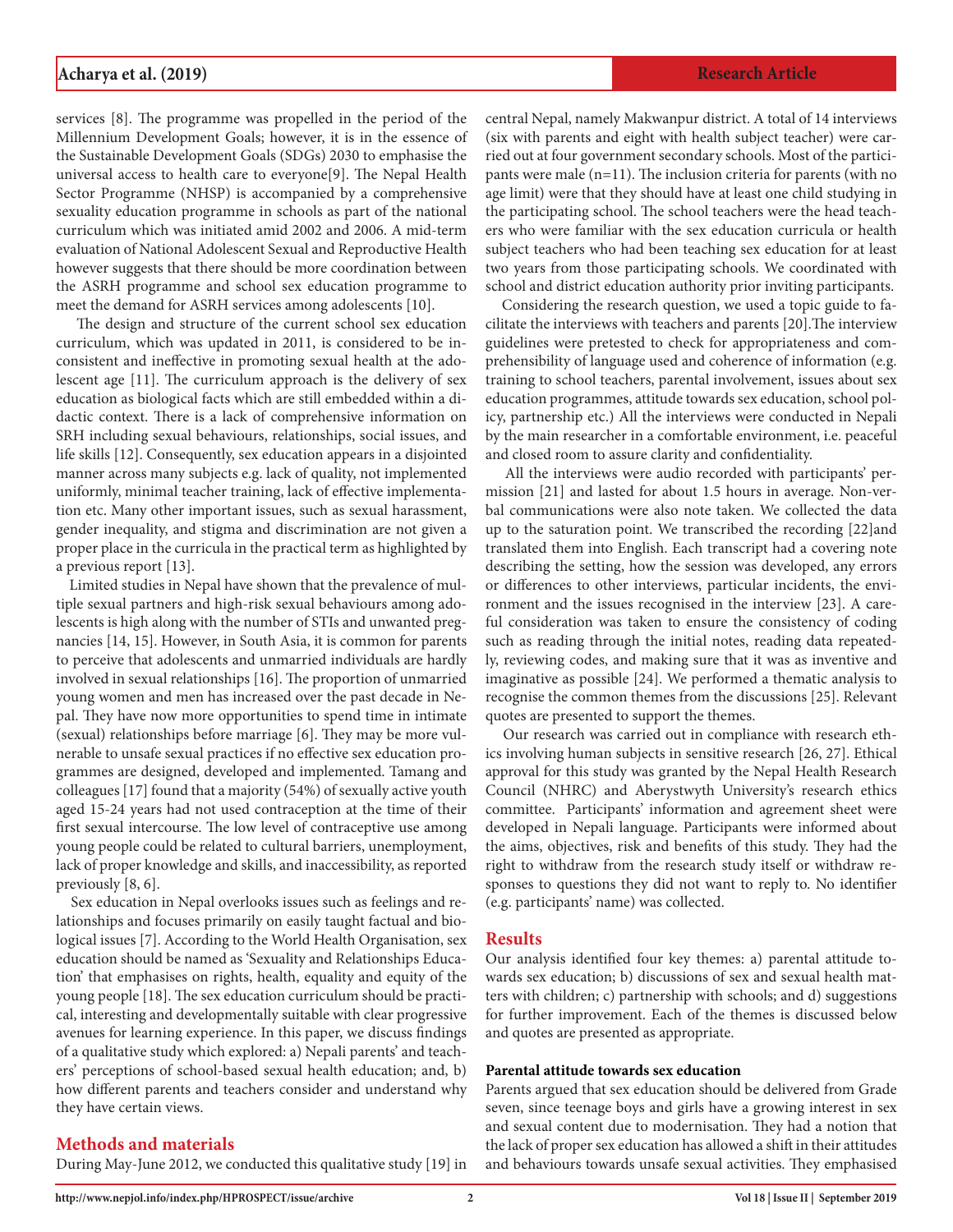that male and female student should be kept together while delivering sex education: *"I have a positive attitude towards sex education in school students. My opinion is that sex education should be delivered to school students as early as Grade seven. Only then they can have enough time to know and understand the bigger picture of sexual health's impact on the society."*(Parent, Male)

 There was an agreement among the participants that sex education at the school level is very effective. As they said, at an early stage young people would be able to know what to do or what not to do. Some even mentioned that Nepalese young girls are trafficked to other countries (e.g. India) for sex trade, especially from rural areas. Many of them have little knowledge about sexual health matters. One female parent commented, *"It is very effective when sex education is delivered in the school level. They will know what to do and what not to do at an early stage. They have curiosity towards sex related issues. Many young girls from Nepal are trafficked to other countries (e.g. India) every year and many of them do not have knowledge about sexual health matters."* (Parent, Female)

 There was a consensus among the participants that the delivery of sex education in schools is poor. They argued that sex education policy is not practically applied which led to sex education programmes being badly understood and inadequately delivered in schools. As a result, pupils have low levels of knowledge and understanding about sexual health matters. One young parent remarked as, *"Despite our intention that pupils acquire the right sex education, it is not taught sincerely and effectively in the schools. This is because the education policy, especially sex education to the young people, is poorly considered and understood by the educationalists and policymakers."* (Parent, Male)

# **Discussion of sexual health matters with children**

Most participating teachers agreed that due to socio-cultural factors, parents do not talk about sex and sexuality with their children. Due to the poor household infrastructure facility (e.g. shared house, room), sexual relationships between husbands and wives may not be confidential. Teachers stated that young people have more curiosity about sexual matters. This view is apparent in the perceptions stated by one of the male health teachers, *"We know that young people have curiosity about sex and sexual matters, but the societal and cultural factors do not allow us to talk about it. In addition, children also learn about sexuality from the conversation of their parents, while the sexual environment for the husband and wife in most Nepalese homes is not confidential."* (Health Teacher, Male)

 Only a few participants claimed that they have tried to talk about sex and sexuality with their child, but they felt very shy. One male school health teacher noted, *"I have tried to talk to my child about sex and sexuality, but they feel shy. This created an uncomfortable situation among us. I have talked a lot about sexual health issues with many other young people. The social structure and the context have stopped us (parent and child) from being open to talk about sex."* (Health Teacher, Male)

 Some female participants argued that it is easier and more comfortable to provide sexual health information to daughters compared to sons. However, the majority of both male and female participants agreed that mothers are far more effective than fathers in educating their children on sexual health matters. One female parent shared as, *"It is better to provide sexual health information to* 

*sons and daughters by the mother rather than the father. Educating mother is more effective than educating father. Children see mother as a friend, and it becomes more comfortable to communicate with each other."* (Parent, Female)

# **Partnership with schools**

Most participants had a concern about forming partnerships with the Junior Red Cross Circle (JRC) which is a student initiative group in many Nepalese schools. Normally, they organise campaigns by visiting schools and deliver programmes on sexual health. Schools do not take any initiative to organise such programmes. This was explained by one of the female school health teachers, *"The Nepal Red Cross Society (NRS) is an established organisation in Nepal and they have different programmes designed for youths through Junior Red cross Circle. They also organise school-based sex education programmes in partnership with local organisations. Schools should seek help and advice from these organisations."* (Health Teacher, Female)

 There were different views among participants about forming a partnership with an external agency. They reported that some schools work in partnership with other NGOs, but most of these NGOs have their own agendas in coming to the school irrespective of school policy. In this case, NGOs are more likely to approach the schools rather than schools to NGOs. One school head teacher commented, *"Some schools work in partnership with other NGOs, but most NGOs have no partnerships with others. In this case, an NGO is more likely to approach schools than the school doing so."*  (Head Teacher, Male)

 Interviews with participants revealed that there is no partnership between schools and local communities to enhance sex education programmes. Sometimes, they invite local people to take part in the school programmes, such as Parents' Day and Saraswati puja (Worshipping Goddess of Wisdom), as one male parent expressed, *"There is no formal partnership between school and our community. The school management committee decides most of the things related to the school, except teaching. However, they can suggest what is to be considered while delivering sexual health information to the pupils."*  (Parent, Male)

### **Suggestions for further improvement**

Most participants agreed that the delivery of sex education is old fashioned and traditional in government (public) schools. The current school sex education policy does not allow for the involvement of peer educators and health professionals to deliver sex education. In addition, teachers also lack proper skills to teach in an interactive and informal way, as reported by a head teacher, *"Today's world is globalised, and young people know many thing from sources such as the internet. Every year, they shift from one class to another. However, our teachers remain the same and updates are not observed among them as it should be. Authorities should also allow the involvement of health professionals from other organisations to deliver sex education in schools."* (Head Teacher, Male)

 One participant strongly emphasised that healthy school and healthy children are everyone's concern. He also advised school management committee to be bold and bring new ideas with regards to effective school sex education programme, *"Healthy school and healthy children are everyone's concern. School management committees should be bold enough to bring new ideas and take any*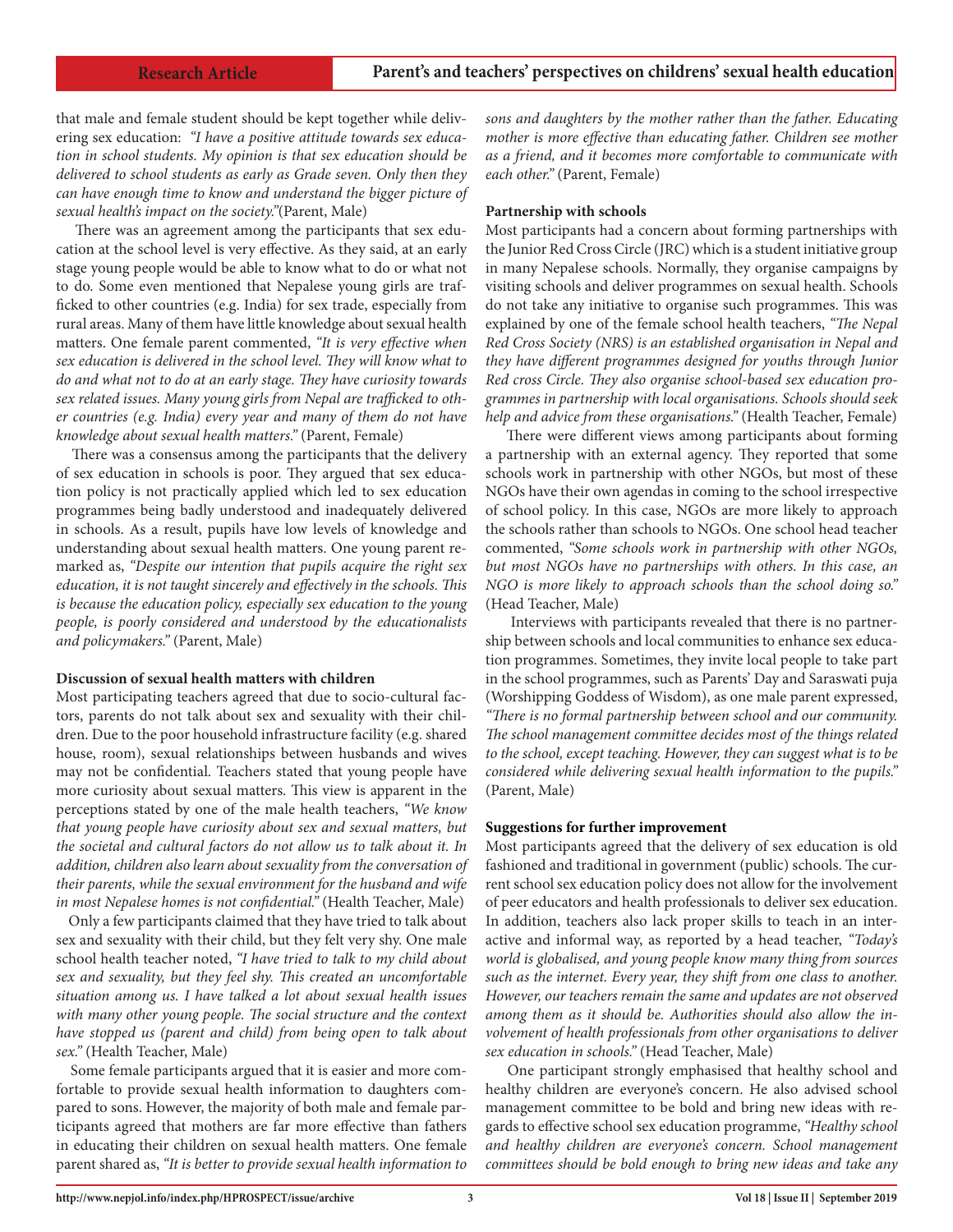# **Acharya et al. (2019)**

*decision to make sex education programme effective in their school."* (Head Teacher, Male)

 Some participants emphasised that open discussions about sex education in schools could reduce undue hesitation among pupils and health teachers. Pupils could also feel comfortable discussing sex issues at home. Information related to the appropriate age for sex, and legal issues like abortion, marriage and giving birth could help young people improve their reproductive health as exemplified by this quote, *"We know that sex education is a sensitive issue, but open discussions about this topic could reduce the hesitation between teachers and pupils in school. They can freely talk about any sex related issue at home."* (Health Teacher, Male)

 Most participants agreed that sex education programmes in school are not sufficient. If there are NGOs that have expertise in sexual and reproductive health, then they should be mobilised to deliver effective sex education in schools. Participant also suggested strict school policies on sexual health issues. One male parent noted, *"Schools should develop strict sex education policies for their schools. This is to ensure that every child in their school is protected for their sexual health. This also generates a message for other schools and stakeholders to value their child and provide accurate and effective sexual health information."* (Parent, Male)

 Some parents also served to school management committees. They suggested that schools should describe the delivery and importance of sex education programmes in schools. School management committees should also receive information about sexual health education. Every couple of years the school management committees are reformed and new committee members join in the team. The new members should also be updated about sex education issues. Here is a quote from a parent who is also a member of school management committee, *"I am a member of school organising committee; however, I have never known that our school has a school sex education policy. I strongly raised this issue in our previous meeting. Another thing, every year new member joins the committee. In this case, the new members should be updated about what's happening in our school."* (Parent, Male)

#### **Discussion**

To our knowledge, this is first Nepali study to explore the parents' and teachers' perspectives on children's sexual health education. We found that some participants were concerned about sex education programme to be delivered from grade seven, since the globalisation and access to the internet has influenced young peoples' curiosity in sex and sex related content. Also, young girls who get better nutrition are more likely to menstruate as early as possible from 10-11 years (grade 5 or 6), therefore the early school sex education is required. This finding is linked with the observations of Pound et al [4], who reported how internet (sexting, cyberbullying) has been used by the young people to obtain sexual content and pornographic sites that lead to sexual exploitation and sexual coercion [4]. Young people receive unwanted online sexual comments from the adults which is a matter of concern for the parents and the school teachers. Globalisation and the increasing influences of modern culture have a greater effect on many Nepalese young people to challenge the traditional norms and values around sex and sexuality [10]. Also, they have now more chances to spend time in intimate sexual relationships before they got married [6]. They may

be more vulnerable to unsafe sexual practices if no effective sex education programmes are designed, developed and implemented.

 The lack of proper use of internet and age appropriate sex education permits a move in young peoples' attitudes and behaviours toward unsafe sexual activities. The age of puberty onset has decreased dramatically in low and middle income countries in the 20th centuries [38]. A recent report has also identified that young girls as young as of age 11, from poor socio-economic status and having adiposity are linked to early onset puberty [39]. Therefore, school-based sex education is an effective strategy to inform young people and children about the sex and sexuality issue from the early age [28]. However, a careful step should be taken while developing sex education curriculum.

 In Nepal, sex education policy is not practically applied in the classroom which led to sex education programmes being poorly understood and inadequately delivered. Sex education is a key component in a multifaceted approach to address the high need for sexual and reproductive health education and services among adolescents. A UNESCO report [29] clearly highlights that there are scopes to practically apply the sex education programmes; the content of sex education could vary substantially between the regions of a country. For example, these contents could be; scope of the curricular approach (information, behaviour, life skills, etc.), the levels of education targeted (primary, secondary, etc.), the approach of content delivery (in-school, peer education, community/ parental involvement), the target groups for the interventions (inschool and/or out-of-school youths), whether there was a specific focus on issues related to girls, and/or to gender, whether there was a specific focus on issues of rights/stigma/discrimination (related to HIV and AIDS and/or more generally).

 Parents have a vital role and are also a significant impact on young people's sexual health attitudes and behaviours. They prefer to talk about SRH issues with their children and this trend is in increase [30]. However, it is common for Nepalese parents not to talk about SRH issues with their children due to the social and cultural factors. This finding is in line with an African study which found that the parent-child communication in relation to the sex education is overwhelming [31]. Nevertheless, most female parents in our study surprisingly said that mothers can discuss sex and sexuality with their children than fathers. A previous study also found that mothers feel comfortable to discuss about sexual health information with their children compared to the fathers [32]. But, the problems for these mothers are as to what they could communicate with their children since they lack proper knowledge about SRH.

 Most of the participants were concerned about forming partnerships with external agencies. Schools can develop partnership with Non-Governmental Organisations (NGOs) and School Management Committee (SMC) to enhance school-based sex education programme. To enhance young people's knowledge and understanding of sexuality education, schools should explore what kinds of teaching and learning methods could be developed and implemented. Partnership with external organisations could help to develop professional protocols among these organisations to work together to sustain an effective school-based sex education programmes if the sex education programme is culturally suitable [33].

Nepalese schools should develop partnerships with external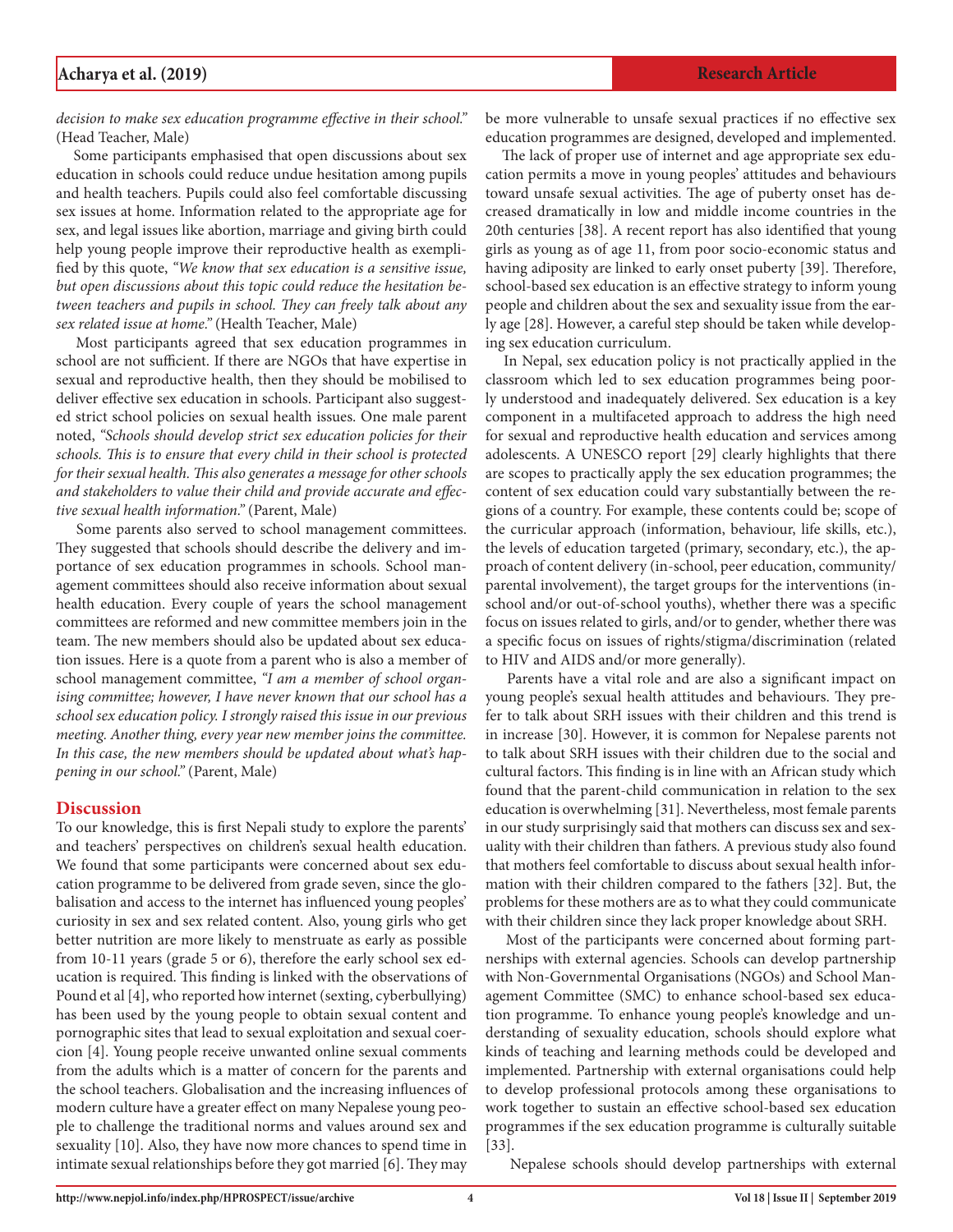organisations, such as health authorities, education authorities, and community groups to promote young peoples' sexual health knowledge and understanding [7]. There is evidence that sex education related sessions delivered by school nurses from external organisation are effective in sustaining changes in attitudes, beliefs, and efficacy, whereas those taught by health education teachers reported far fewer changes in improving sexual health knowledge and understating [34]. These nurses were trained appropriately and supervised regularly to build trusting and enduring professional relationships with school children. Schools can also adopt and intensify peer education approach to sex education as recognised by World Health Organisation, which is also used in ASRH programme in Nepal [40]. It is one of the most effective and extensively accepted health promotion strategies used with young people [35]. However, a careful design and planning of the intervention is necessary to closely monitor the progress of school sex education programme.

 Anecdotal evidence often questions the standards of teaching of sexual health education in Nepalese schools. This is thought to be related to teachers' embarrassment, lack of knowledge and poor teaching methods [7]. Many schools do not have effective, acceptable, sustainable and capable sex education programme. In a synthesis on best practice in sex education report, Pound and colleagues [4] recommend four criteria to improve school-based sex education: school sex education should be linked to the sexual health and advice services; it should be age appropriate and should start in primary school; it should be 'sex-positive' that is it should be open, frank and informative, and culturally sensitive; and the sex education should be delivered in a safe environment to protect young people. The report further highlights that many young people in schools disliked having their teachers deliver sex education, despite the professionals feeling that teachers should be involved in sex education delivery.

 School teachers in Nepal still seem to lack appropriate knowledge about sexual health as observed previously [36]. In the classroom, they follow inadequate and poor teaching methods to address young peoples' curiosity about sexual health. It may be vital for teachers to consider discussing the wider issues of sexual health such as feelings and relationships as a way of overcoming issues of embarrassment and bashfulness of the student in terms of implications for pedagogy[7].For example, teachers could use a variety of participatory approaches to the delivery of sex education such as group discussions, role-plays, and quizzes. Young people could be greatly benefited by providing age appropriate sexual health related information to improve their reproductive health such as legal issues like abortion, marriage and giving birth. These methods and information could be described in school guidance for sexual health education as a means of supporting teachers.

 This study offers an important insight in the vicinity of parents' and teachers' views around sex education. However, there are few limitations which should be taken into account. This study was conducted in only one district of central Nepal and there were only fourteen participants from the parents and teachers' group. Also, the selected schools were the public schools which may not represent the views of the participants from the private schools. Thus, our findings should be cautiously interpreted. Future research should be more inclusive with outcome evaluation, longterm follow-up and comparison of different assessment methods to observe the overall picture of the effectiveness of the schoolbased sex education programme [37]. Sex education studies could further explore: the national impact of the current sex education curriculum on learning and experience; the development of effective pedagogy and assessment for a rights and gender equity based, inclusive, holistic, creative, empowering and protective sex education curriculum; and availability of training, leadership, resources, support and a robust research base to ensure high quality sex education provisions in schools.

# **Conclusion**

This exploratory study has described the views of Nepalese parents and teachers about school-based sexual health education. The early sex education should be delivered preferably from grade seven to avoid the effects of media and the internet. It should be relevant, engaging and developmentally suitable with clear progressive avenues for learning experience for students. Sexual health education teachers should be trained properly to mitigate the social and cultural impacts and allows a smooth sex education discussion in the classroom. They should use more informal approach to teaching sex education such as use of media, stories, sex education websites, discussions etc. Schools should also develop partnership and involve local community people such as parents in the design and delivery of sex education programme. Particularly, mothers should be encouraged and provided with proper knowledge about SRH to pass onto their children. Getting support from external health professionals could bring further improvements in adolescent's sexual health knowledge and understanding.

### **Acknowledgments**

We are indebted to all parents and school teachers from the participating schools in Hetauda, Makwanpur in Province-3, Nepal. A final thanks to Mr. Basu Dhungel, Lecturer of Makwanpur Multiple Campus for assisting in data collection and administering questionnaire.

# **Financial support and sponsorship**

This research was supported by a grant to the first author from Aberystwyth International Postgraduate Research Studentship (AIPRS) and Arthur Trott Fund, UK.

# **Conflicts of interest**

There are no conflicts of interest.

### **References**

1. UNESCO. School-based sexuality education programmes. Paris, UNESCO. 2011. http://www.unesco.org/new/fileadmin/MULTIMEDIA/HQ/ED/pdf/ CostingStudy.pdf (accessed 01 January 2018).

2. Fonner, V. A., Armstrong, K. S., Kennedy, C. E., O'Reilly, K. R. and Sweat, M. D. School based sex education and HIV prevention in low-and middle-income countries: a systematic review and meta-analysis. PloS One. 2014; 9(3), p.e89692. 3. Oringanje, C., Meremikwu, M. M., Eko, H., Esu, E., Meremikwu, A. and Ehiri, J. E. Interventions for preventing unintended pregnancies among adolescents. Cochrane Database Systematic Review. 2009; 4(4).

4. Pound, P., Langford, R. and Campbell, R. What do young people think about their school-based sex and relationship education? A qualitative synthesis of young